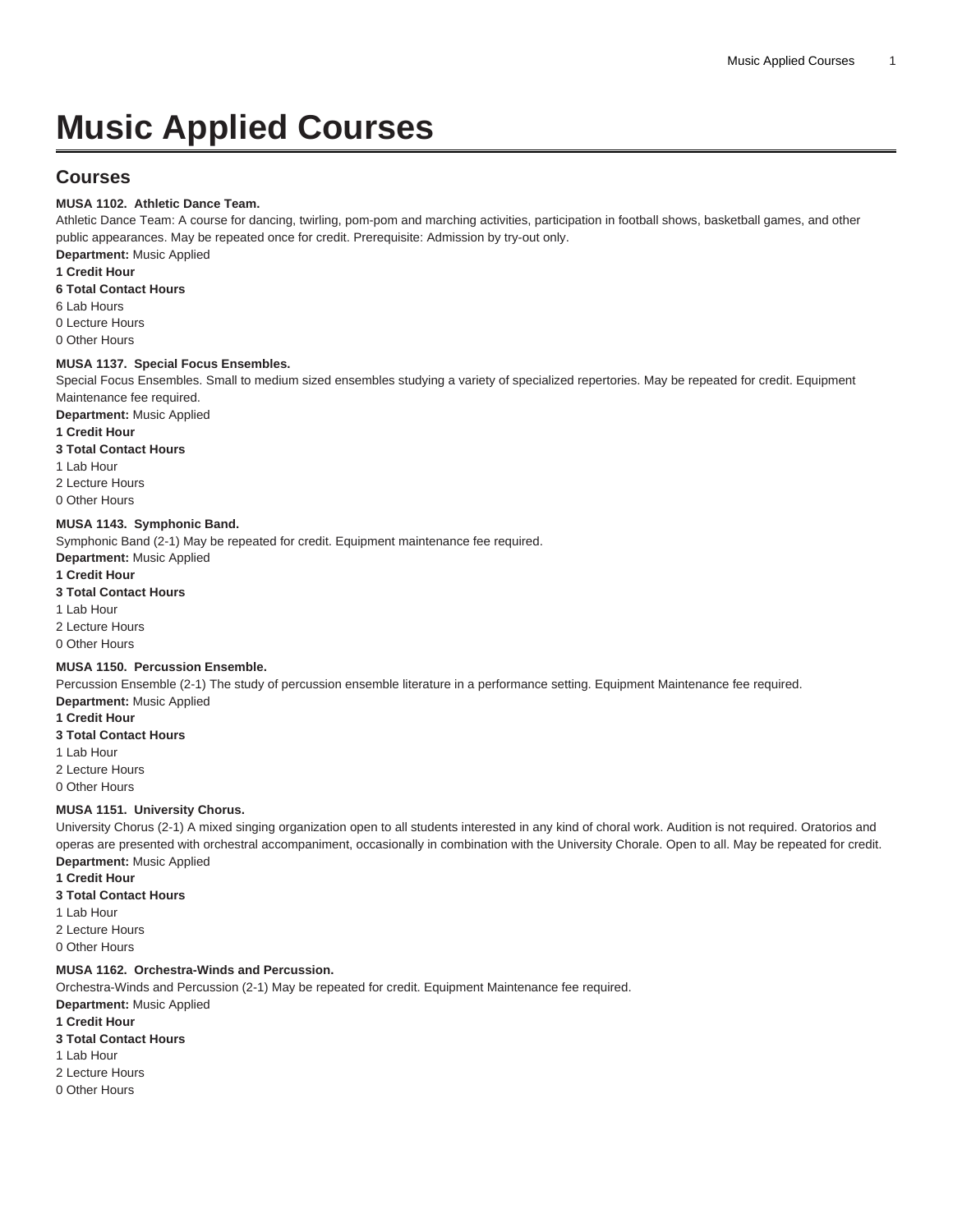### **MUSA 1165. Chamber Music/Accompanying.**

Chamber Music/Accompanying (1-0) Small ensembles for instrumentalists. **Department:** Music Applied

### **1 Credit Hour**

### **1 Total Contact Hour**

0 Lab Hours

1 Lecture Hour

0 Other Hours

#### **MUSA 1185. Individual Instruction.**

Individual Instruction (0-0-1) Applied lessons for non-majors and secondary instruments. One thirty-minute lesson per week. May be repeated for credit. Music course fee required. Prerequisite: Department approval.

**Department:** Music Applied **1 Credit Hour 0.5 Total Contact Hours**

0 Lab Hours

0 Lecture Hours

.5 Other Hours

### **MUSA 1190. Individual Instruction.**

Individual Instruction: Private lessons for those preparing for entry into music major curriculum. Attendance and participation in Departmental and Area Recital are required. May be repeated for credit. Music Course Fee required. Prerequisite: Department approval.

**Department:** Music Applied

**1 Credit Hour**

**1 Total Contact Hour**

0 Lab Hours

0 Lecture Hours

1 Other Hour

#### **Major Restrictions:**

Restricted to majors of CMUS, MUSC

### **MUSA 1195. Individual Instruction.**

Individual Instruction (0-0-1) Lower-level applied lessons for music majors. One hour lesson per week. Attendance and participation in Departmental and Area recitals are required. May be repeated for credit. Prerequisite: Department approval after a successful audition for lower-level major admission. Music course fee required.

**Department:** Music Applied

### **1 Credit Hour**

**1 Total Contact Hour**

0 Lab Hours

0 Lecture Hours

1 Other Hour

### **MUSA 1241. Marching Band.**

Marching Band (4-2) Provides instruction in drill design and show music that results in marching band performances. Equipment Maintenance fee required.

**Department:** Music Applied

**2 Credit Hours 6 Total Contact Hours**

2 Lab Hours

4 Lecture Hours

0 Other Hours

### **MUSA 1244. Wind Symphony.**

Wind Symphony (4-2) Study of wind ensemble music in a performance setting. Equipment Maintenance fee required. .

**Department:** Music Applied

**2 Credit Hours**

**6 Total Contact Hours**

2 Lab Hours

4 Lecture Hours

0 Other Hours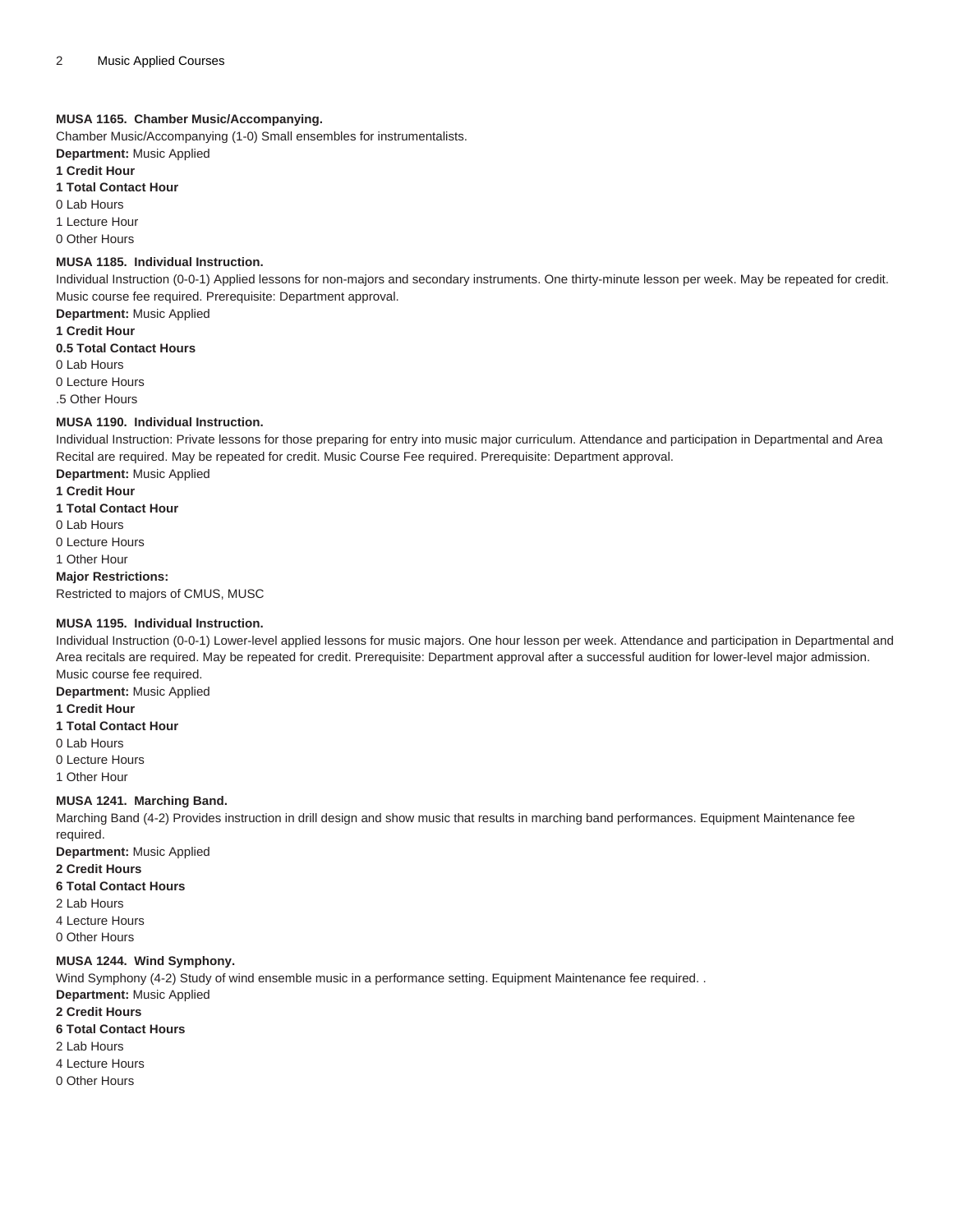### **MUSA 1250. University Chorale.**

University Chorale (4-2) May be repeated for credit. **Department:** Music Applied

### **2 Credit Hours**

### **6 Total Contact Hours**

2 Lab Hours

4 Lecture Hours 0 Other Hours

### **MUSA 1261. Orchestra-Strings.**

Orchestra-Strings (2-1) May be repeated for credit. Equipment Maintenance fee required. **Department:** Music Applied

**2 Credit Hours 6 Total Contact Hours** 2 Lab Hours

4 Lecture Hours

0 Other Hours

### **MUSA 1269. Piano Class A.**

Piano Class A (0-3) Beginning instruction in piano. Assumes no previous background. Intended for non-music majors. Equipment maintenance fee required.

### **Department:** Music Applied

**2 Credit Hours**

### **3 Total Contact Hours**

3 Lab Hours 0 Lecture Hours

0 Other Hours

### **MUSA 1270. Piano Class B.**

Piano Class B (0-3) Beginning instruction in piano. Continuation of [MUSA 1269.](/search/?P=MUSA%201269) Intended for non-music majors. Equipment Maintenance fee required. **Department:** Music Applied

### **2 Credit Hours**

**3 Total Contact Hours**

3 Lab Hours

0 Lecture Hours 0 Other Hours

### **MUSA 1271. Piano Class I.**

Piano Class I (0-3) Equipment Maintenance fee required. Prerequisites: Departmental approval and [MUST 1313.](/search/?P=MUST%201313)

**Department:** Music Applied **2 Credit Hours**

### **3 Total Contact Hours**

3 Lab Hours 0 Lecture Hours 0 Other Hours **Prerequisite(s):** ([MUST 1313](/search/?P=MUST%201313) w/D or better)

### **MUSA 1272. Piano Class II.**

Piano Class II (0-3) Equipment Maintenance fee required. **Department:** Music Applied **2 Credit Hours 3 Total Contact Hours** 3 Lab Hours 0 Lecture Hours 0 Other Hours **Prerequisite(s):** ([MUSA 1271](/search/?P=MUSA%201271) w/D or better AND [MUST 1314](/search/?P=MUST%201314) w/D or better)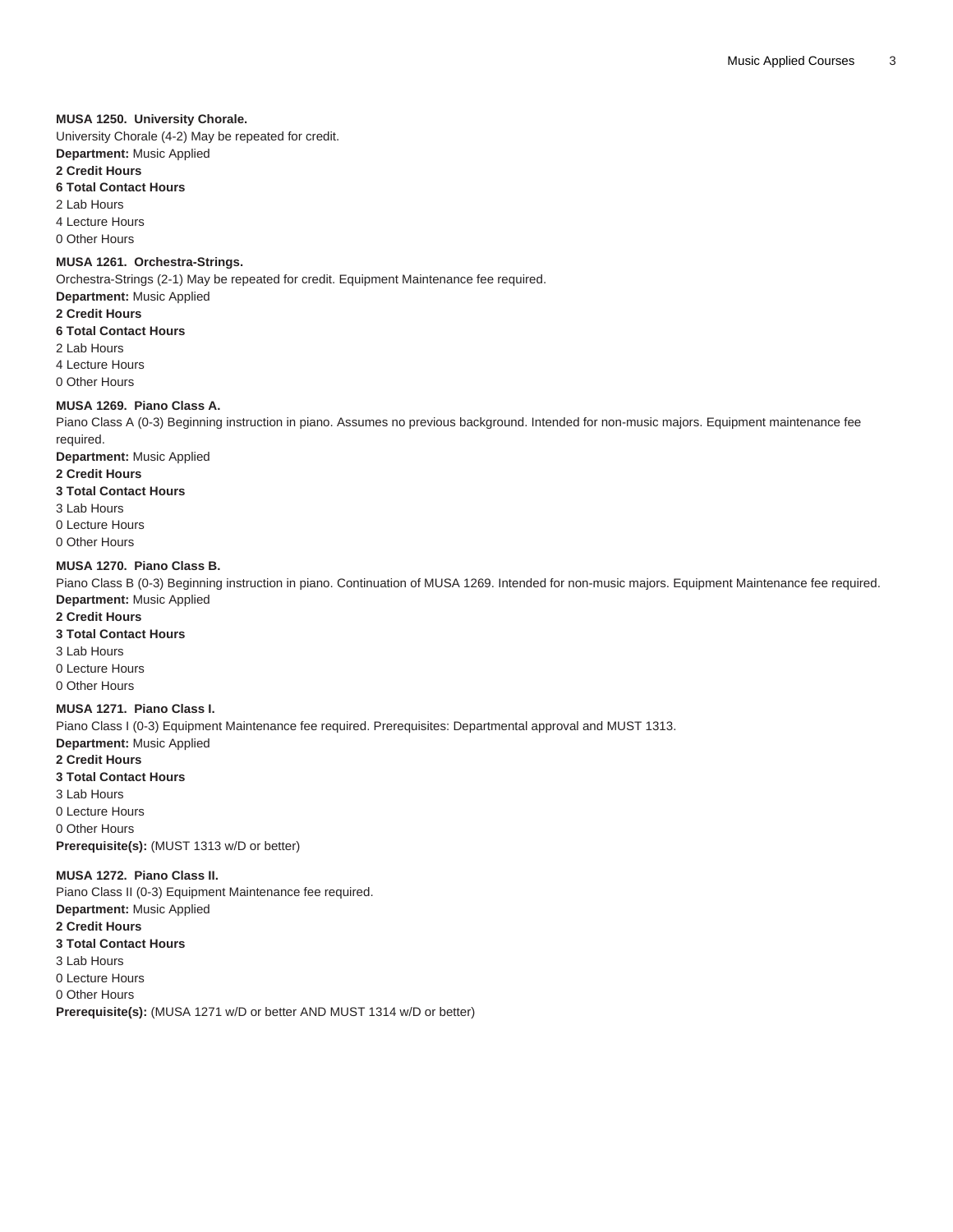### **MUSA 1273. Voice Class.**

[MUSA 1273](/search/?P=MUSA%201273): Voice Class (2-0) Basic training in the healthy use of the signing voice, vocal techniques, and repertoire. This course is open to all university students desiring to explore the study of voice. May be repeated for credit.

**Department:** Music Applied

### **2 Credit Hours**

### **2 Total Contact Hours**

- 0 Lab Hours
- 2 Lecture Hours
- 0 Other Hours

#### **MUSA 1274. Voice Class.**

Voice Class (2-0) Basic training in the healthy use of the singing voice, vocal techniques, and repertoire. This course is open to all university students desiring to explore the study of voice. Attendance and participation in Departmental and Area Recitals are required. **Department:** Music Applied

**2 Credit Hours 2 Total Contact Hours** 0 Lab Hours 2 Lecture Hours 0 Other Hours

# **Major Restrictions:**

Restricted to majors of CMUS, MUSC, MUSG, MUSP, MUST

### **MUSA 1280. Beginning Guitar Class.**

Beginning Guitar Class (0-0-2) An introduction to beginning techniques of classical and folk guitar styles with emphasis on note reading. Open to all. **Department:** Music Applied

### **2 Credit Hours**

**2 Total Contact Hours**

- 0 Lab Hours
- 0 Lecture Hours
- 2 Other Hours

### **MUSA 1285. Individual Instruction.**

Individual Instruction (0-0-2) Applied lessons for non-majors and secondary instruments. One hour lesson per week. May be repeated for credit. Prerequisite: Department approval. Music Course Fee required.

**Department:** Music Applied

### **2 Credit Hours**

- **1 Total Contact Hour**
- 0 Lab Hours
- 0 Lecture Hours
- 1 Other Hour

### **MUSA 1290. Individual Instruction.**

Individual Instruction (0-0-2) Private lessons for those preparing for entry into music major curriculum. Attendance and participation in Departmental and Area Recitals are required. May be repeated for credit. Music Course Fee required. Prerequisite: Department approval. **Department:** Music Applied

**2 Credit Hours**

**NaN Total Contact Hours**

0 Lab Hours

2 Lecture Hours

1,2 Other Hours

### **MUSA 2033. Instrumental Conducting Lab.**

Instrumental Conducting Lab (0-0-0) Laboratory course for conducting and secondary instruments classes. Non credit. **Department:** Music Applied

**0 Credit Hours**

- **0 Total Contact Hours**
- 0 Lab Hours
- 0 Lecture Hours
- 0 Other Hours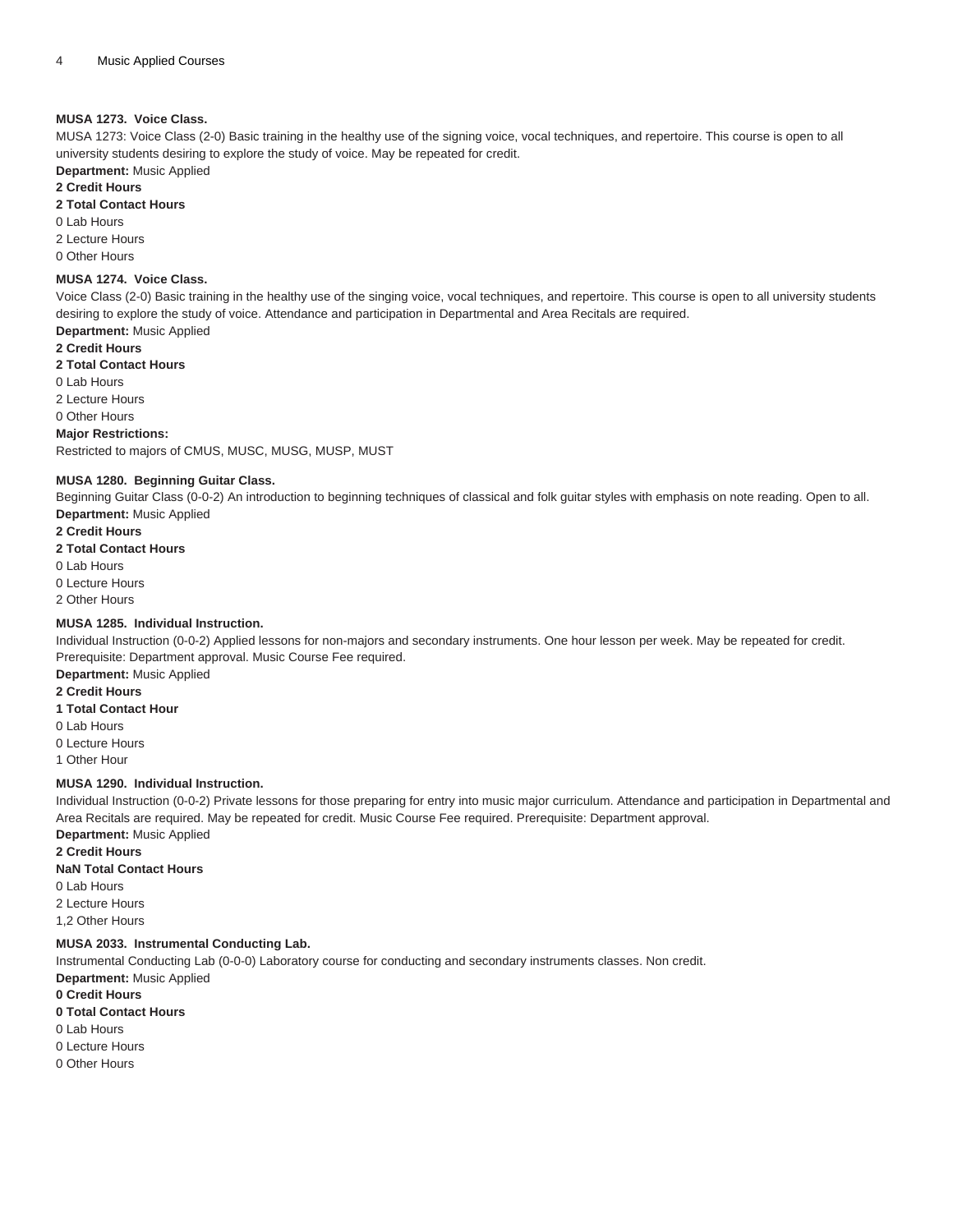### **MUSA 2217. Improvisation I.**

Improvisation I (2-0) Techniques of improvisation in various styles. May be repeated for credit. Prerequisites: [MUSA 2256](/search/?P=MUSA%202256) or [MUSA 2272](/search/?P=MUSA%202272) with a grade of C or better.

**Department:** Music Applied

### **2 Credit Hours**

**2 Total Contact Hours**

0 Lab Hours

2 Lecture Hours

0 Other Hours

**Prerequisite(s):** ([MUSA 2256](/search/?P=MUSA%202256) w/C or better ) OR ([MUSA 2272](/search/?P=MUSA%202272) w/C or better)

#### **MUSA 2253. Opera Workshop.**

Opera Workshop (2-0) Exploration through active participation of all aspects of stage production peculiar to opera and related styles, including acting with music, stage directing problems in treating a musical score, and rudimentary technical production. May be repeated for credit. **Department:** Music Applied

**2 Credit Hours**

**2 Total Contact Hours**

0 Lab Hours

2 Lecture Hours

0 Other Hours

#### **MUSA 2255. Commercial Piano I.**

Commercial Piano I (0-3) Class piano course. Introduction to chord symbols, modern voicings, chord structure and styles. Prerequisite: [MUSA 1272.](/search/?P=MUSA%201272) **Department:** Music Applied

**2 Credit Hours 3 Total Contact Hours** 3 Lab Hours 0 Lecture Hours 0 Other Hours **Prerequisite(s):** ([MUSA 1272](/search/?P=MUSA%201272) w/C or better AND [MUST 2313](/search/?P=MUST%202313) w/C or better)

### **MUSA 2256. Commercial Piano II.**

Commercial Piano II (0-3) Continuation of Commercial Piano I. Prerequisite: [MUSA 2255](/search/?P=MUSA%202255) with a grade of "C" or better. **Department:** Music Applied **2 Credit Hours 3 Total Contact Hours** 3 Lab Hours 0 Lecture Hours 0 Other Hours **Prerequisite(s):** ([MUSA 2255](/search/?P=MUSA%202255) w/C or better AND [MUST 2314](/search/?P=MUST%202314) w/C or better)

### **MUSA 2263. Diction I.**

Diction I (2-0) English, Italian, Spanish, and Latin diction for vocal majors. Departmental approval required. **Department:** Music Applied **2 Credit Hours 2 Total Contact Hours** 0 Lab Hours

2 Lecture Hours 0 Other Hours **Prerequisite(s):** ([MUSA 1195](/search/?P=MUSA%201195) w/C or better)

### **MUSA 2264. Diction II.**

Diction II (2-0) German and French diction for vocal majors. Department approval is required. **Department:** Music Applied **2 Credit Hours 2 Total Contact Hours** 0 Lab Hours 2 Lecture Hours 0 Other Hours **Prerequisite(s):** ([MUSA 2263](/search/?P=MUSA%202263) w/C or better)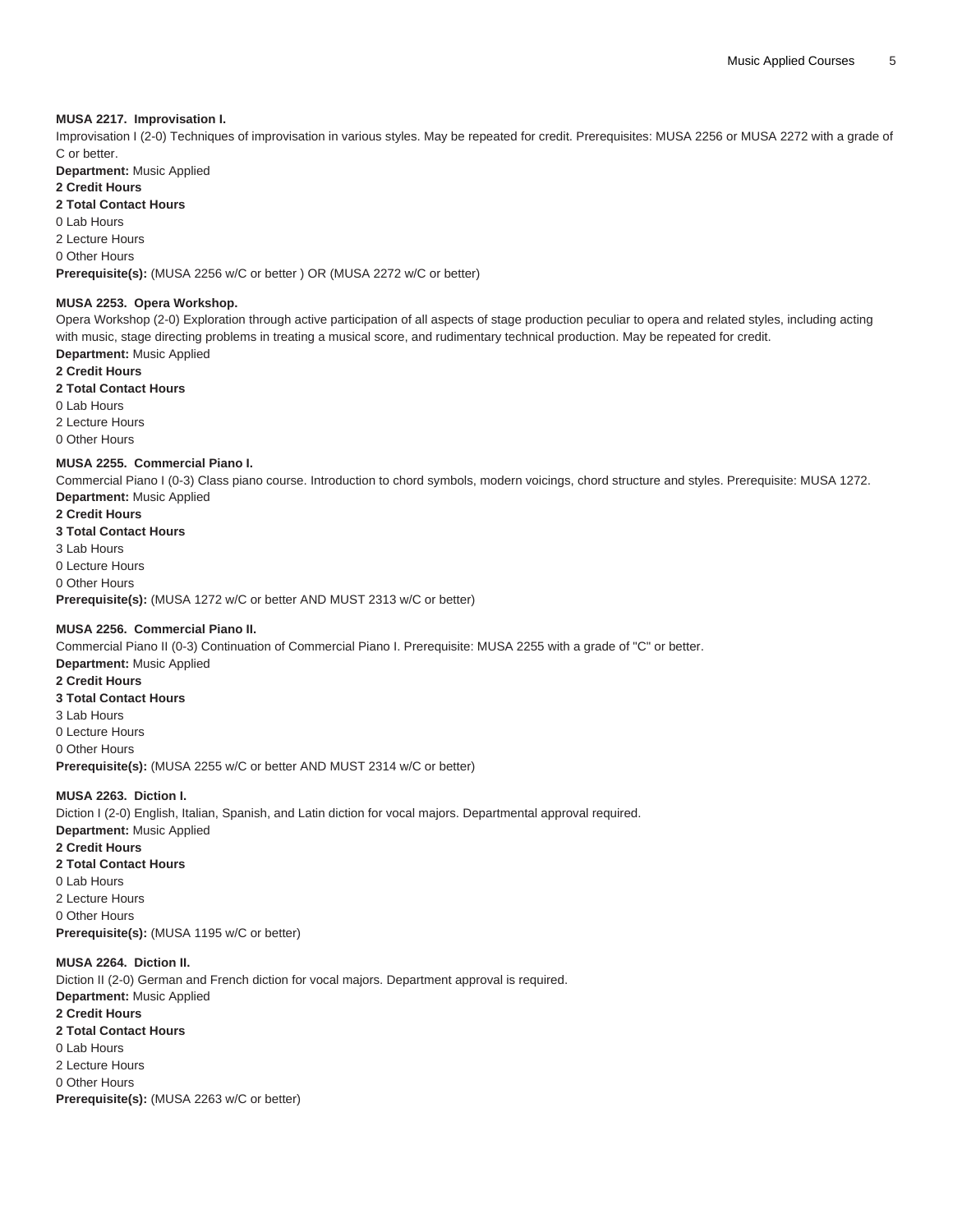### **MUSA 2267. Secondary Instruct-Woodwinds I.**

Secondary Instruction-Woodwinds I Flute, clarinet, saxophone as secondary instruments. Prerequisites: [MUST 1112](/search/?P=MUST%201112) and [MUST 1314](/search/?P=MUST%201314) each with a grade of "C" or better.

**Department:** Music Applied

### **2 Credit Hours**

### **2 Total Contact Hours**

0 Lab Hours

### 2 Lecture Hours

0 Other Hours

**Prerequisite(s):** ([MUST 1112](/search/?P=MUST%201112) w/C or better ) AND [\(MUST 1314](/search/?P=MUST%201314) w/C or better)

### **MUSA 2268. Secondary Instruction-Brass I.**

Secondary Instruction-Brass I (2-0) Brass instruments as secondary instruments. Prerequisites: [MUST 1112](/search/?P=MUST%201112) and [MUST 1314](/search/?P=MUST%201314) each with a grade of "C" or better.

**Department:** Music Applied

### **2 Credit Hours**

**2 Total Contact Hours**

# 0 Lab Hours

2 Lecture Hours

0 Other Hours

**Prerequisite(s):** ([MUST 1112](/search/?P=MUST%201112) w/C or better ) AND [\(MUST 1314](/search/?P=MUST%201314) w/C or better)

### **MUSA 2271. Piano Class III.**

Piano Class III (0-3) Equipment maintenance fee required. **Department:** Music Applied **2 Credit Hours 3 Total Contact Hours** 3 Lab Hours 0 Lecture Hours 0 Other Hours **Prerequisite(s):** ([MUSA 1272](/search/?P=MUSA%201272) w/D or better AND [MUST 2313](/search/?P=MUST%202313) w/D or better)

### **MUSA 2272. Piano Class IV.**

Piano Class IV (0-3) Equipment maintenance fee required. **Department:** Music Applied **2 Credit Hours 3 Total Contact Hours** 3 Lab Hours 0 Lecture Hours 0 Other Hours **Prerequisite(s):** ([MUSA 2271](/search/?P=MUSA%202271) w/D or better AND [MUST 2314](/search/?P=MUST%202314) w/D or better)

### **MUSA 2275. Secondary Instruc.-Low Strings.**

Secondary Instruction-Low Strings (2-0) Cello and string bass as secondary instruments. Prerequisites: [MUST 1112](/search/?P=MUST%201112) and [MUST 1314](/search/?P=MUST%201314) each with a grade of "C" or better.

**Department:** Music Applied

### **2 Credit Hours**

**2 Total Contact Hours** 0 Lab Hours

2 Lecture Hours 0 Other Hours

**Prerequisite(s):** ([MUST 1112](/search/?P=MUST%201112) w/C or better ) AND [\(MUST 1314](/search/?P=MUST%201314) w/C or better)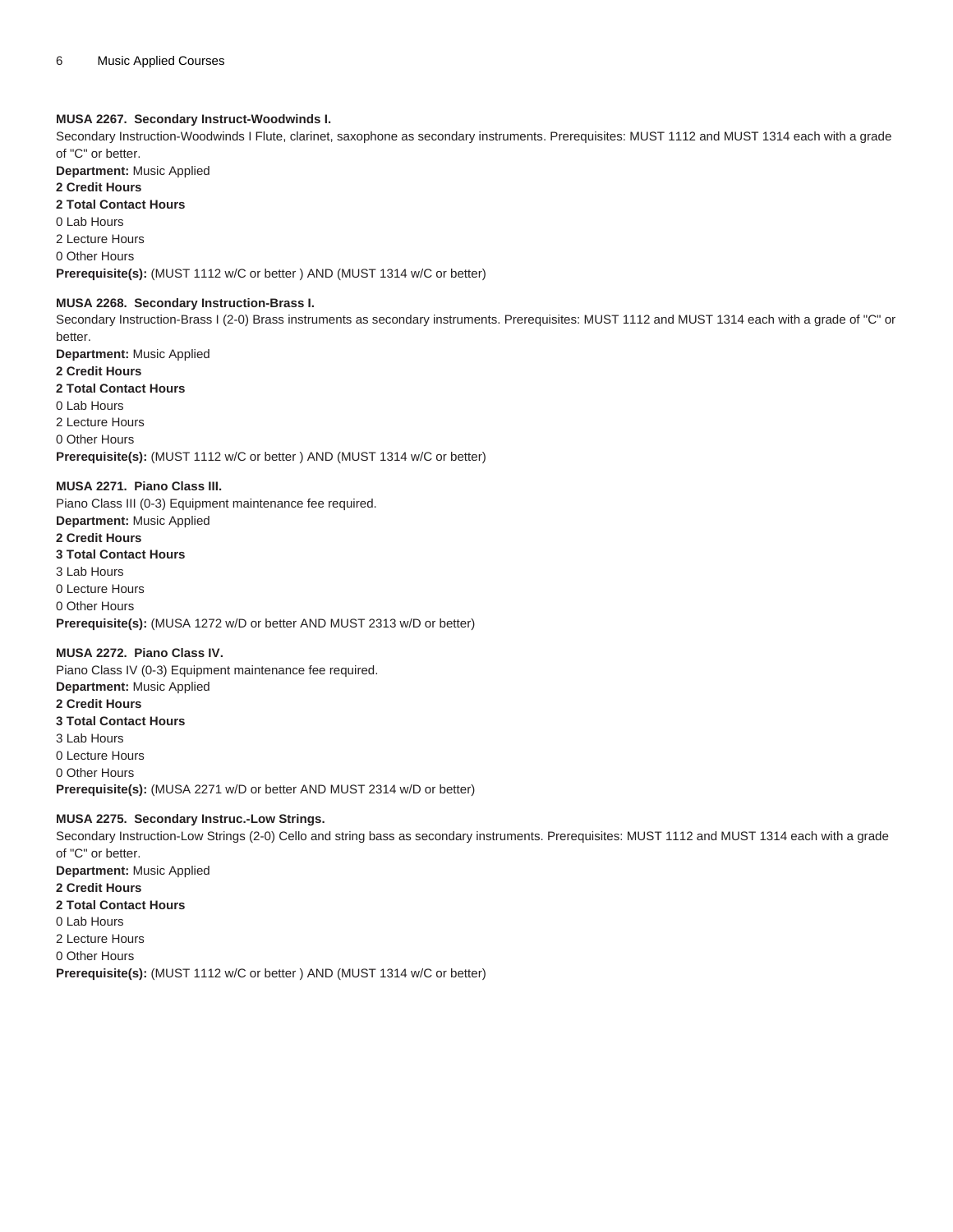### **MUSA 2276. Secondary Instr.-High Strings.**

Secondary Instruction-High Strings (2-0) Violin and viola as secondary instruments. Prerequisites: [MUST 1112](/search/?P=MUST%201112) and [MUST 1314](/search/?P=MUST%201314) each with a grade of "C" or better.

**Department:** Music Applied

### **2 Credit Hours**

### **2 Total Contact Hours**

0 Lab Hours

# 2 Lecture Hours

0 Other Hours

**Prerequisite(s):** ([MUST 1112](/search/?P=MUST%201112) w/C or better ) AND [\(MUST 1314](/search/?P=MUST%201314) w/C or better)

### **MUSA 2277. Secondary Instruc-Woodwinds II.**

Secondary Instruction-Woodwinds II (2-0) Oboe and bassoon as secondary instruments. Prerequisites: [MUST 1112](/search/?P=MUST%201112) and [MUST 1314](/search/?P=MUST%201314) each with a grade of "C" or better.

#### **Department:** Music Applied **2 Credit Hours**

### **2 Total Contact Hours**

0 Lab Hours 2 Lecture Hours 0 Other Hours

**Prerequisite(s):** ([MUST 1112](/search/?P=MUST%201112) w/C or better ) AND [\(MUST 1314](/search/?P=MUST%201314) w/C or better)

### **MUSA 2279. Secondary Instruct.-Percussion.**

Secondary Instruction-Percussion (2-0) Percussion instruments as secondary instruments. Prerequisites: [MUST 1112](/search/?P=MUST%201112) and [MUST 1314](/search/?P=MUST%201314) each with a grade of "C" or better. **Department:** Music Applied

**2 Credit Hours 2 Total Contact Hours** 0 Lab Hours 2 Lecture Hours 0 Other Hours **Prerequisite(s):** ([MUST 1112](/search/?P=MUST%201112) w/C or better ) AND [\(MUST 1314](/search/?P=MUST%201314) w/C or better)

### **MUSA 2280. Intermediate Guitar Class.**

Intermediate Guitar Class (2-0) Continued work on the classical techniques and literature of the guitar. Prequisite: [MUSA 1280](/search/?P=MUSA%201280) or department approval. **Department:** Music Applied

**2 Credit Hours 2 Total Contact Hours** 0 Lab Hours 2 Lecture Hours 0 Other Hours **Prerequisite(s):** ([MUSA 1280](/search/?P=MUSA%201280) w/D or better)

### **MUSA 3255. Improvisation II.**

Improvisation II (2-0) Advanced level courses for those who pass Intro level. Continuation of chord/scale relationships and contemporary styles of improvisation, including, but not limited to, post-bebop jazz styles, funk and rock styles, salsa, and country. Prerequisite: MUST 2217 with a grade of "C" or better.

**Department:** Music Applied **2 Credit Hours 2 Total Contact Hours** 0 Lab Hours 2 Lecture Hours 0 Other Hours **Prerequisite(s):** ([MUSA 2217](/search/?P=MUSA%202217) w/C or better)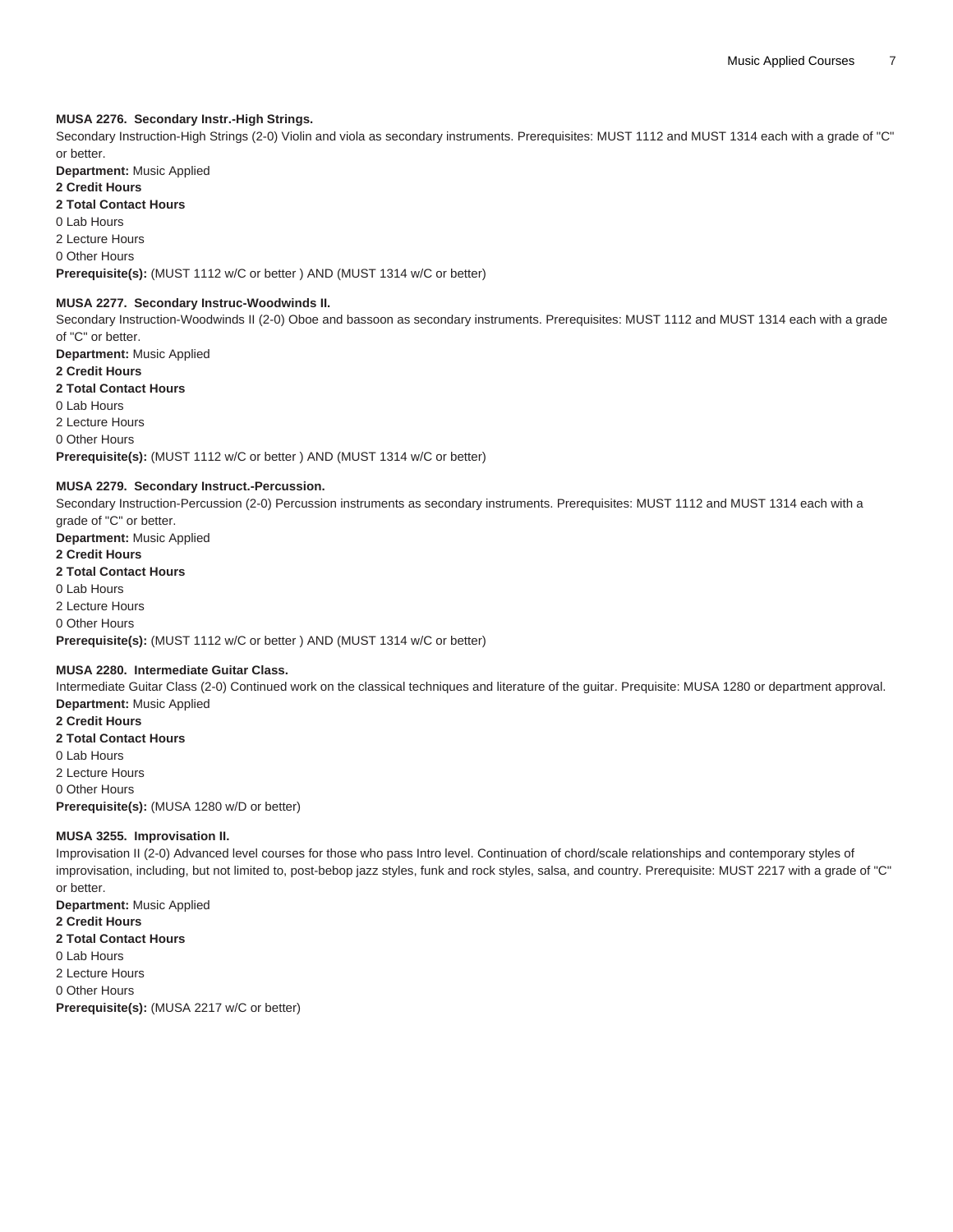### **MUSA 3256. Improvisation III.**

Improvisation III (2-0) Continuation of chord/scale relationships and contemporary styles of improvisation, including, but not limited to, post-bebop jazz styles, funk and rock styles, salsa, and country. Prerequisite: [MUSA 3255](/search/?P=MUSA%203255) with a grade of "C" or better.

**Department:** Music Applied **2 Credit Hours**

**2 Total Contact Hours**

0 Lab Hours

2 Lecture Hours

0 Other Hours

**Prerequisite(s):** ([MUSA 3255](/search/?P=MUSA%203255) w/C or better)

#### **MUSA 3295. Individual Instruction.**

Individual Instruction (0-0-2) Upper-level applied lessons for students majoring in Commercial Music, Music Theory and Composition, and General Music leading to Teacher Certification. One hour-long lesson per week. Attendance and participation in Departmental and Area Recitals are required. May be repeated for credit. Prerequisite: Requires departmental approval after successful upper-division major audition and four semesters of [MUSA 1195](/search/?P=MUSA%201195) on the same instrument for which the student is auditioning, with a grade of C or higher. Music Course Fee required.

**Department:** Music Applied

**2 Credit Hours**

**1 Total Contact Hour**

0 Lab Hours

0 Lecture Hours

1 Other Hour

**Major Restrictions:**

Restricted to majors of CMUS, MUSC, MUSG, MUST, MUTH

#### **MUSA 3296. Commercial Vocal Styles.**

Commercial Vocal Styles (2-0) Study and performance of contemporary commercial vocal repertory and techniques. May be repeated for credit. Prerequisites: Acceptance into upper-level individual instruction in voice and department approval. .

**Department:** Music Applied

**2 Credit Hours**

**2 Total Contact Hours**

0 Lab Hours

2 Lecture Hours 0 Other Hours

**Major Restrictions:** Restricted to majors of CMUS, MUSP, MUTH

#### **MUSA 3331. Instrumental Conducting I.**

Techniques of conducting and organizing vocal and instrumental ensembles, baton techniques, score reading interpretation, rehearsal techniques, and literature of various ensembles. Prerequisites: [MUST 2314](/search/?P=MUST%202314) and [MUST 2112](/search/?P=MUST%202112), each with a grade of "C" or better, and a passing grade on the Upper Division Music Theory Advancement Exam and admission to upper level lessons as a MUSG major or MUSP major. **Department:** Music Applied

**3 Credit Hours**

**3 Total Contact Hours**

0 Lab Hours

3 Lecture Hours

0 Other Hours

**Major Restrictions:**

Restricted to majors of MUSB, MUSC, MUSE, MUSG, MUSK, MUSO, MUSP, MUST, MUSV

**Prerequisite(s):** ([MUST 2314](/search/?P=MUST%202314) w/C or better ) AND [\(MUST 2112](/search/?P=MUST%202112) w/C or better ) AND (BMPL score of 1)

### **MUSA 3333. Instrumental Conducting II.**

Advanced Conducting Techniques (3-0) Continued study of conducting begun in [MUSA 3331](/search/?P=MUSA%203331). Prerequisite: [MUSA 3331](/search/?P=MUSA%203331) with a grade of C or better AND [MUSA 2033](/search/?P=MUSA%202033) with a grade of S. Restricted to majors: MUSG/ALMI major.

**Department:** Music Applied **3 Credit Hours 3 Total Contact Hours** 0 Lab Hours 3 Lecture Hours 0 Other Hours **Prerequisite(s):** ([MUSA 2033](/search/?P=MUSA%202033) w/S or better AND [MUSA 3331](/search/?P=MUSA%203331) w/C or better)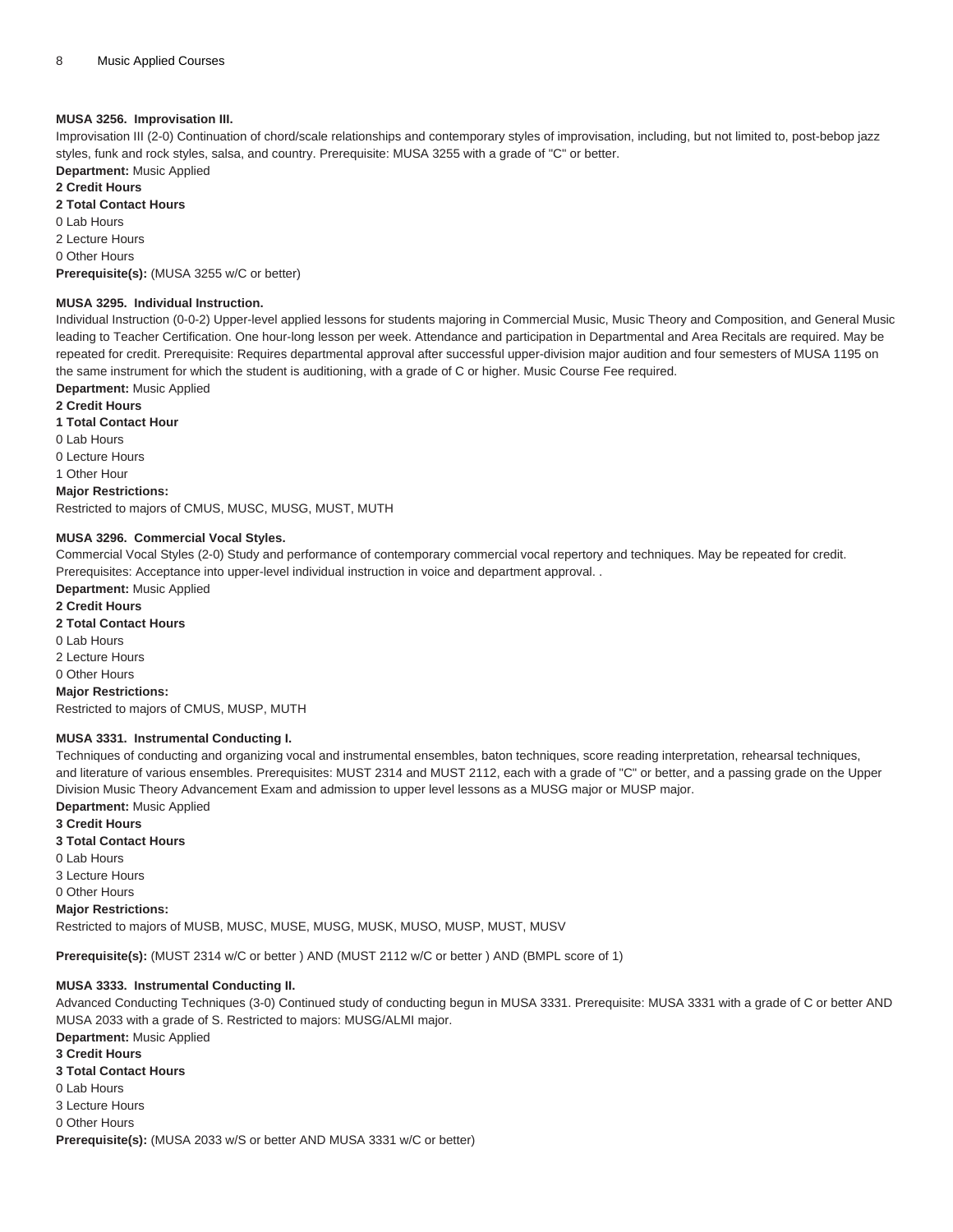### **MUSA 3337. Choral Conducting I.**

Techniques of conducting and organizing choral ensembles. Baton techniques, score reading, intrepretation, rehearsal techniques, and literature of various ensembles. Prerequisites: [MUST 2112](/search/?P=MUST%202112) and [MUST 2314](/search/?P=MUST%202314) each with a grade of "C" or better, and a passing grade on the Upper Division Music Theory Advancement Exam, and admission to upper level lessons as a MUSG major or MUSP major.

### **Department:** Music Applied

**3 Credit Hours**

### **3 Total Contact Hours**

0 Lab Hours

- 3 Lecture Hours
- 0 Other Hours

### **Major Restrictions:**

Restricted to majors of ALMV, MTAC, MUKP, MUPG, MUSK, MUSV

**Prerequisite(s):** ([MUST 2112](/search/?P=MUST%202112) w/C or better ) AND [\(MUST 2314](/search/?P=MUST%202314) w/C or better ) AND (BMPL score of 1)

### **MUSA 3338. Choral Conducting II.**

Choral Conducting II (3-0) Continuation of Choral Conducting I. Prerequisite: [MUSA 3337](/search/?P=MUSA%203337) with a grade of "C" or better. **Department:** Music Applied

**3 Credit Hours 3 Total Contact Hours** 0 Lab Hours 3 Lecture Hours 0 Other Hours **Major Restrictions:** Restricted to majors of ALMV

#### **Prerequisite(s):** ([MUSA 3337](/search/?P=MUSA%203337) w/C or better)

### **MUSA 3391. Individual Instruction.**

Individual Instruction (0-0-10) Upper-level applied lessons for music performance majors and applied music minors pursuing BA degrees. Attendance and participation in Departmental and Area Recitals are required May be repeated for credit. Prerequisite: Department approval after a successful upperdivision major audition for acceptance as vocal, woodwind, brass, percussion, string, piano, or guitar performance majors, or applied music minor; and four semesters of [MUSA 1195](/search/?P=MUSA%201195) on the same instrument for which the student is auditioning, with a grade of C or higher. Music course fee required. **Department:** Music Applied

#### **3 Credit Hours**

**1 Total Contact Hour**

0 Lab Hours

0 Lecture Hours

1 Other Hour

#### **Major Restrictions:**

Restricted to majors of MUAP, MUKP, MUPG, MUSC, MUSK, MUSO, MUSP, MUSV, MWSP

#### **MUSA 4033. Music Lab.**

Laboratory course to track participation in music performance or other activities beyond degree requirements. Music Department approval required. May not be used for any degree requirement. Restricted to students in the Bachelor of Music degree. Graded S/U.

**Department:** Music Applied

- **0 Credit Hours 4 Total Contact Hours**
- 4 Lab Hours
- 0 Lecture Hours
- 0 Other Hours

**Major Restrictions:**

Restricted to majors of CMUS, MUSC, MUSG, MUSP, MUST